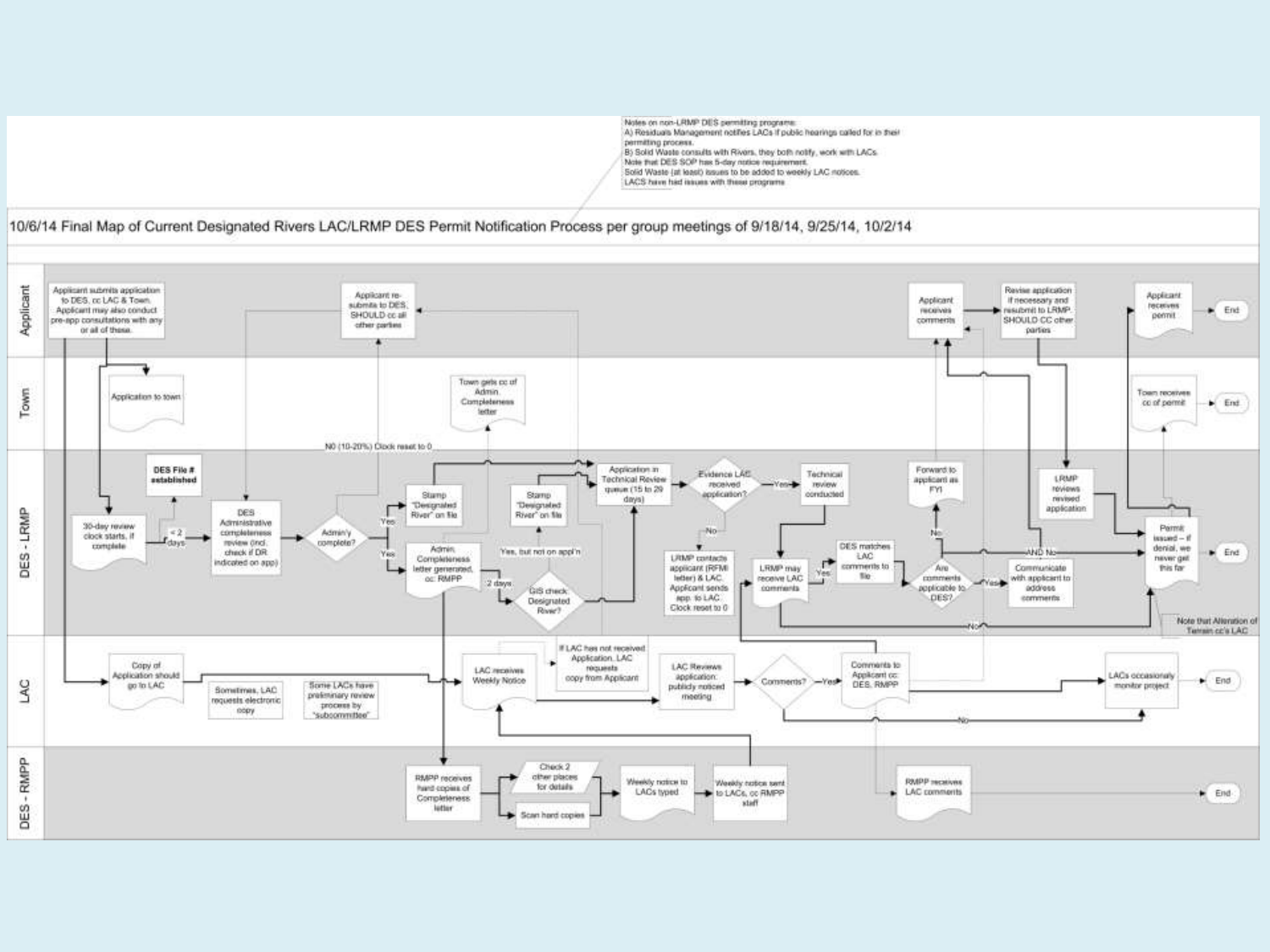# Short Term Tasks

(Completed in 3 months)

- 1) Check LRMP application forms for explicit yes/no re: Designated Rivers - Craig Day
- 2) Check LRMP application forms for "are you in a corridor?*" -* Craig Day
- 3) Improvements to LRMP instruction sheets Jacquie Colburn
- 4) LRMP Survey Monkey, add Designated River question & map - Craig Day (Tracie Sales)
- 5) New guidance document for LACs incl. "how to comment" - Jacquie Colburn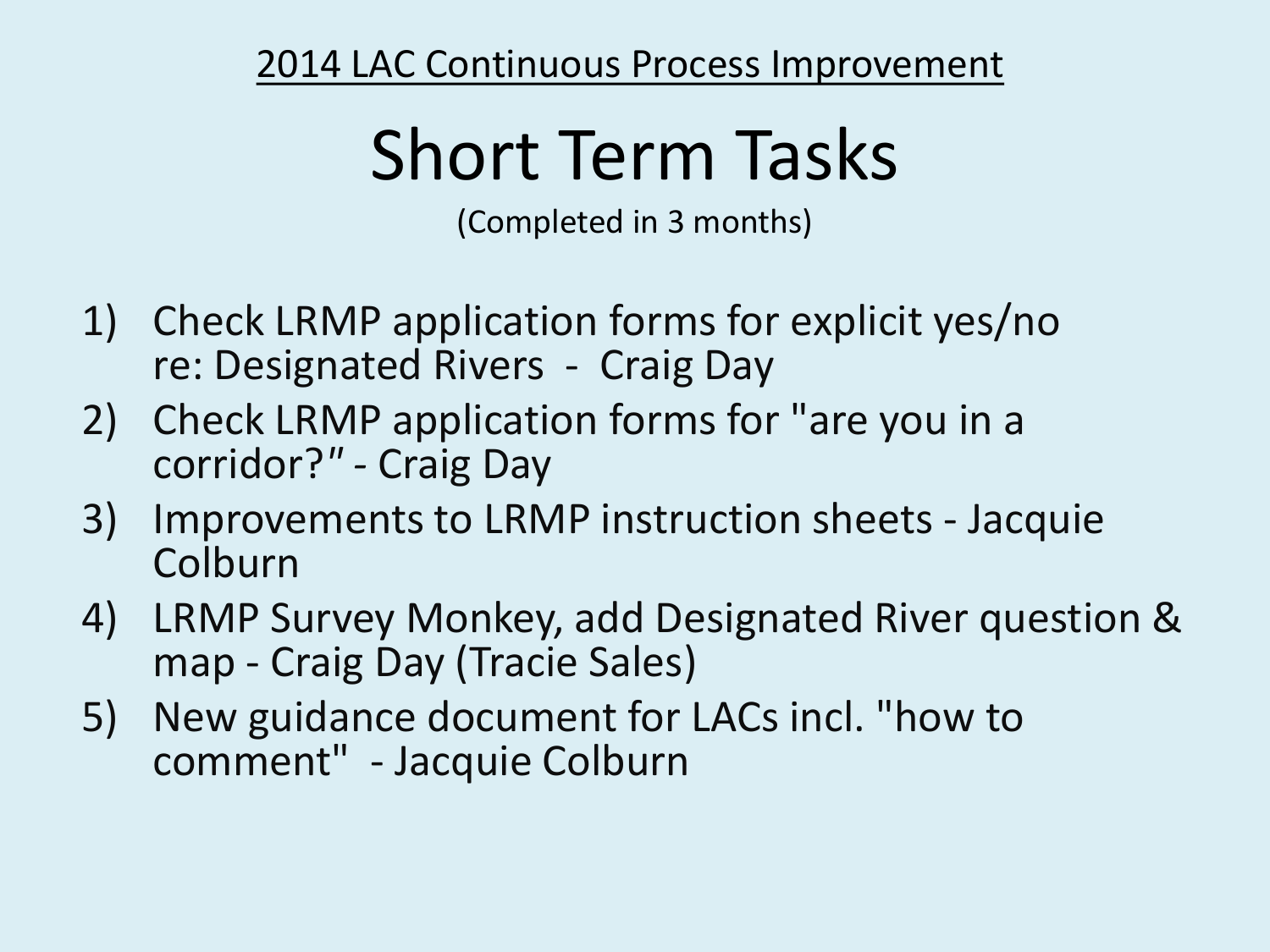# Short Term Tasks

(Completed in 3 months)

- 6) Reinforce need for cc's to LACs etc. Jacquie Colburn
- 7) Improvements to RMPP weekly permit notification Jacquie Colburn
- 8) Discussions with LRMP administration: can GIS be included in the Administrative Completeness Review & can receipt by LAC be included? - Jacquie Colburn
- 9) Get RMPP read-only access to LRMP database(s) Tracie Sales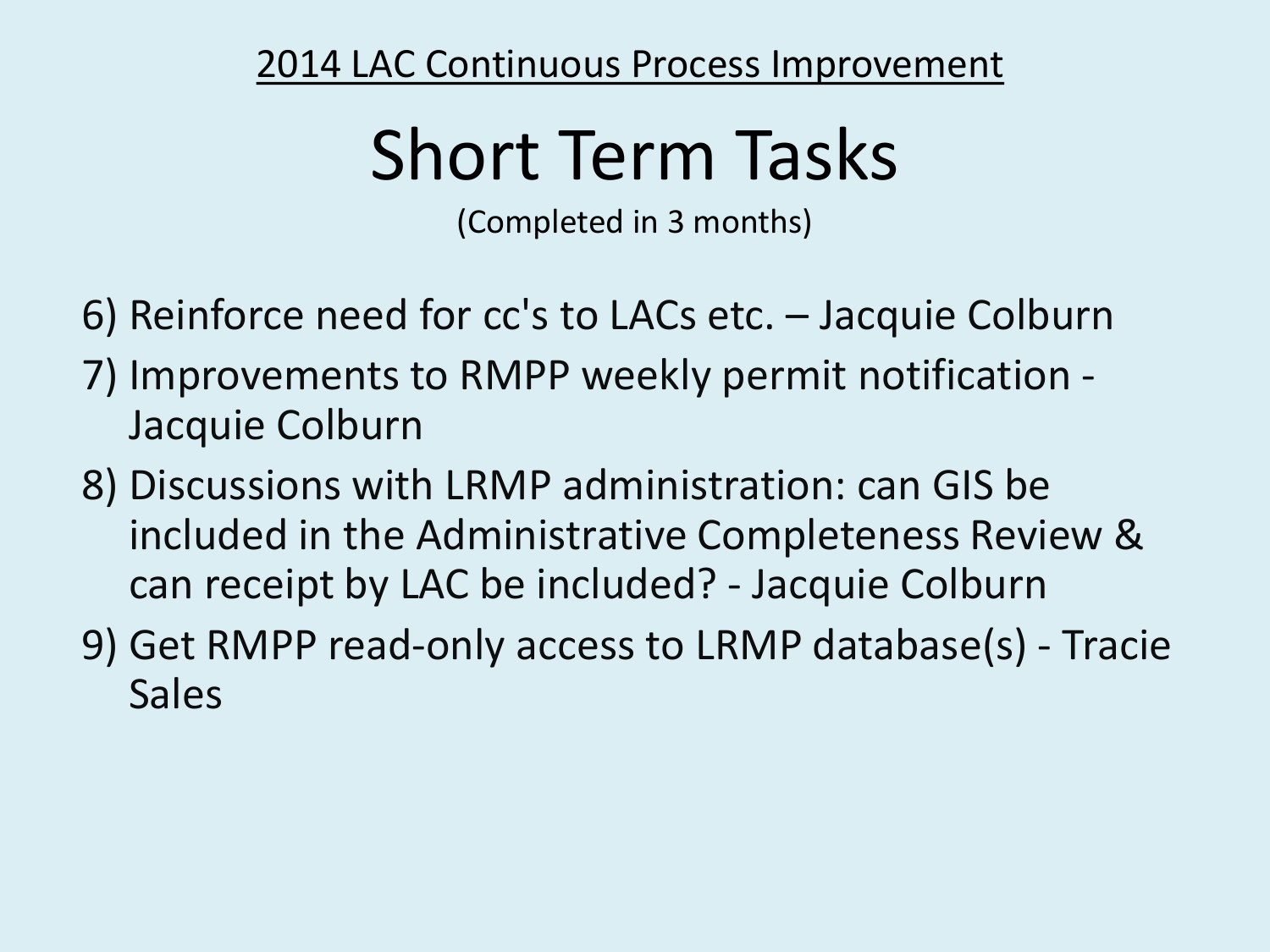## Mid-Term & Long-Term Tasks

(Completed in 6 months or longer )

10) Add Designated Rivers search field to DES OneStop database (incl. findings) – Tracie Sales

11) Conduct a 90 day follow-up meeting – Bob Minicucci

12) Add LAC search field to DES OneStop database – Tracie Sales

---------

- 13) Link findings to individual permits via DES OneStop database – Bob Minicucci
- 14) Work with the Legislature to harmonize application review times (45 days?) across LRMP – New Hampshire Rivers Council, RMAC/RMPP (LACs), DES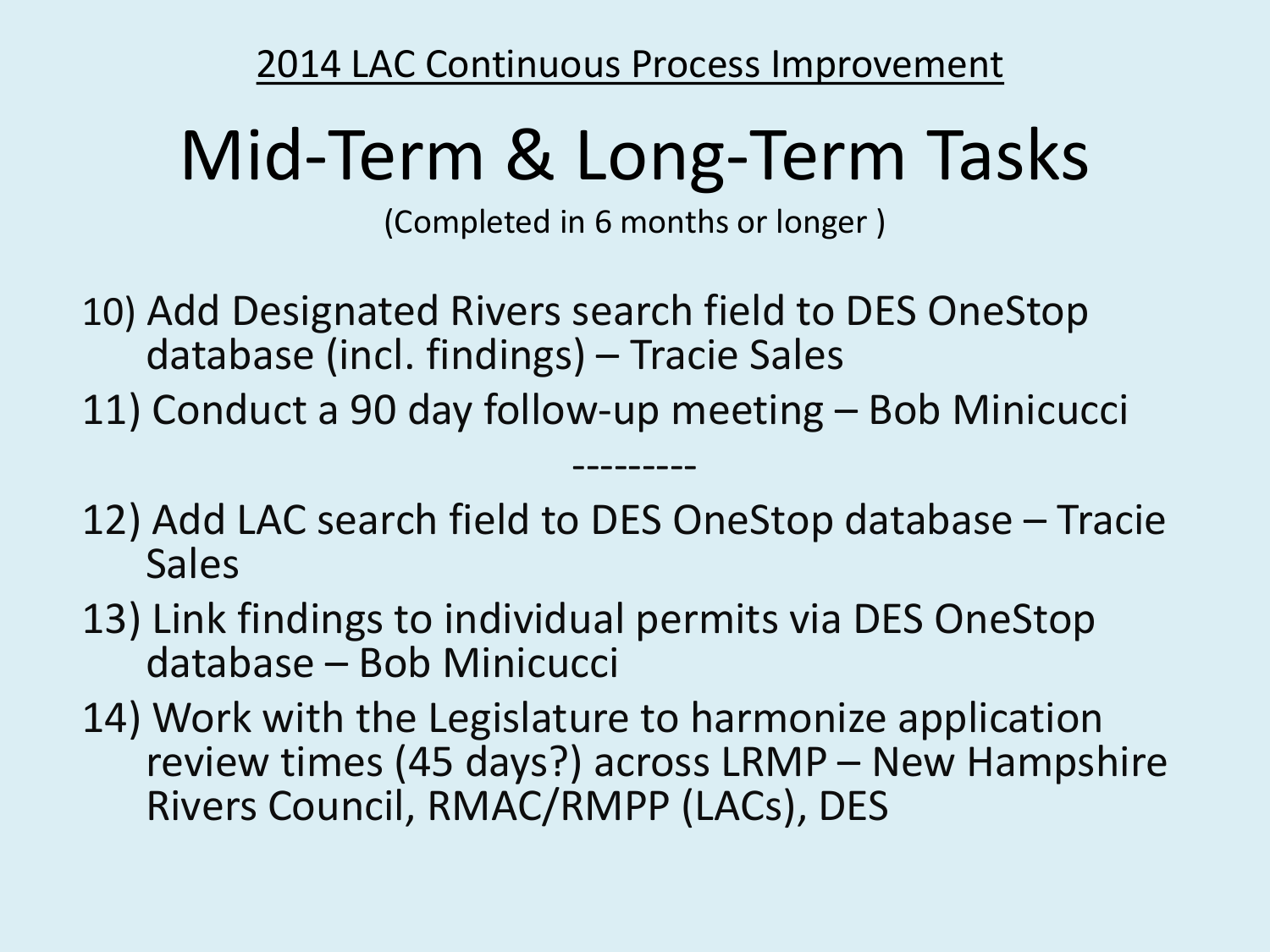### Short Term Tasks

(Completed in 3 months)

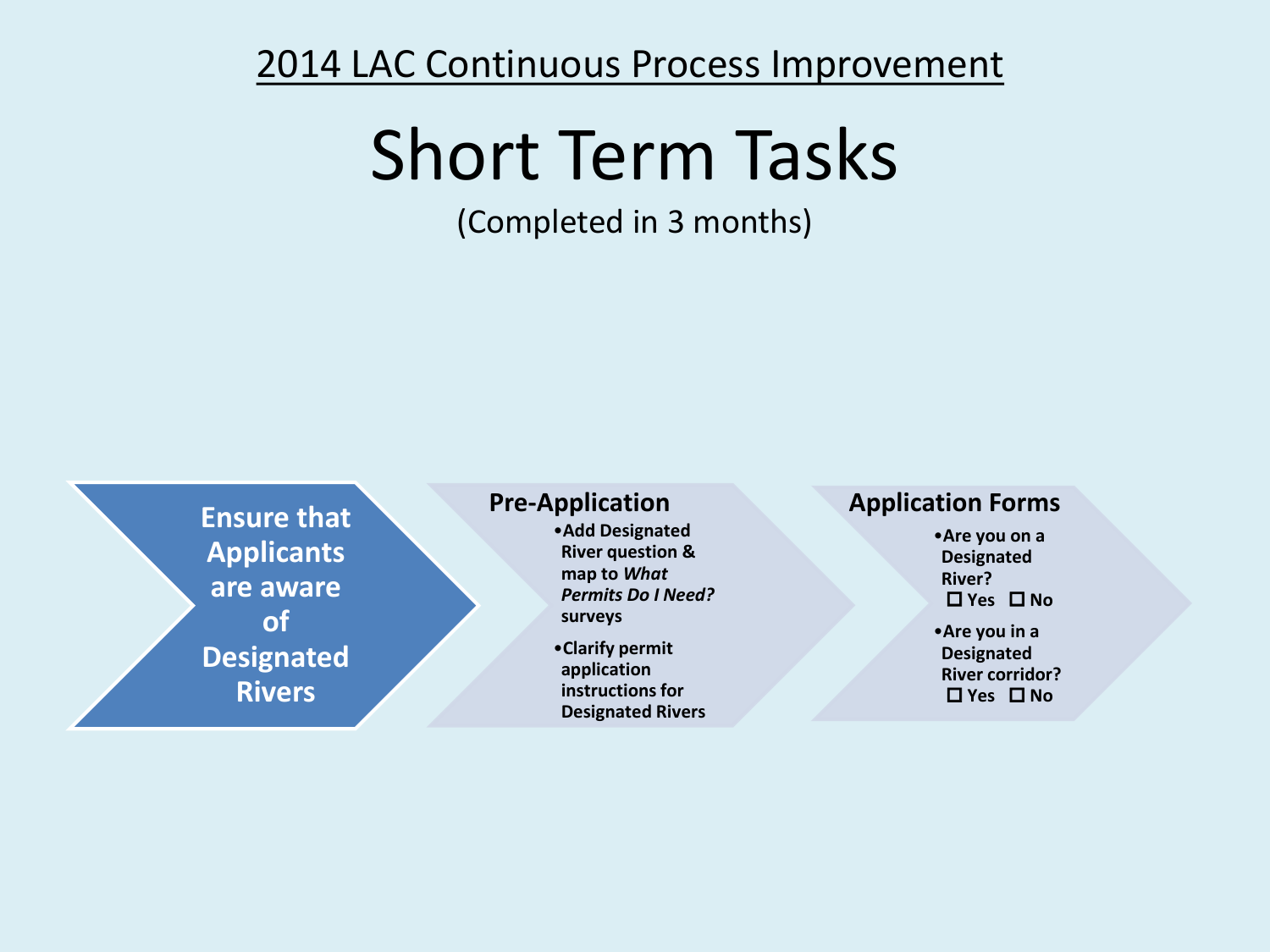### Short Term Tasks

(Completed in 3 months)



**Enhance RMPP weekly permit notification** 

•**RMPP access to Wetlands, Shoreland & AoT databases** 

**Copy LACs on all permit application communications**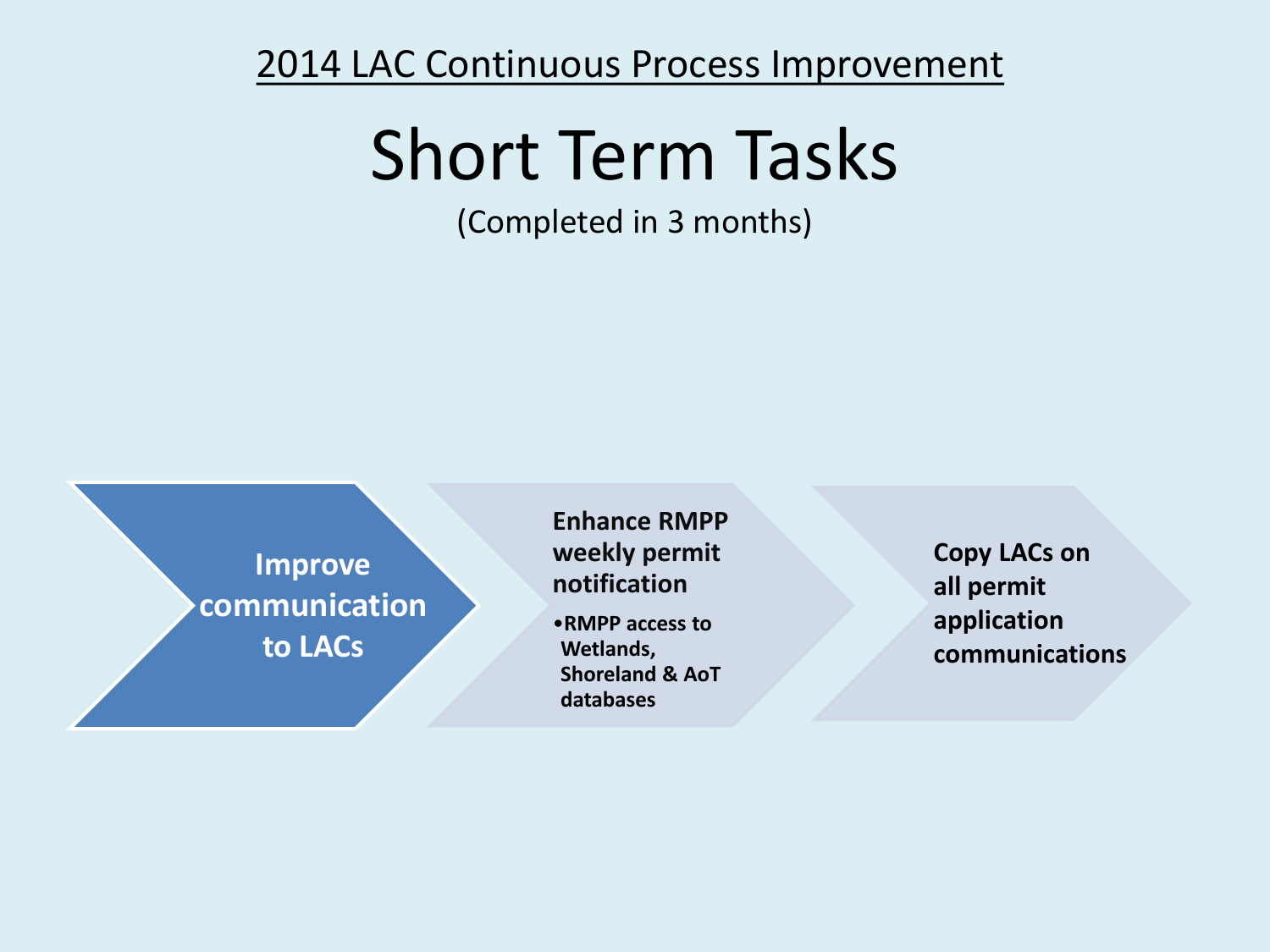### Short Term Tasks

(Completed in 3 months)

**Help LACs submit timely, relevant comments**

**New guidance document for permit comments for LACs**

**Revise DES permit administration process**

**Include GIS check and LAC permit application receipt Administratively Complete:**